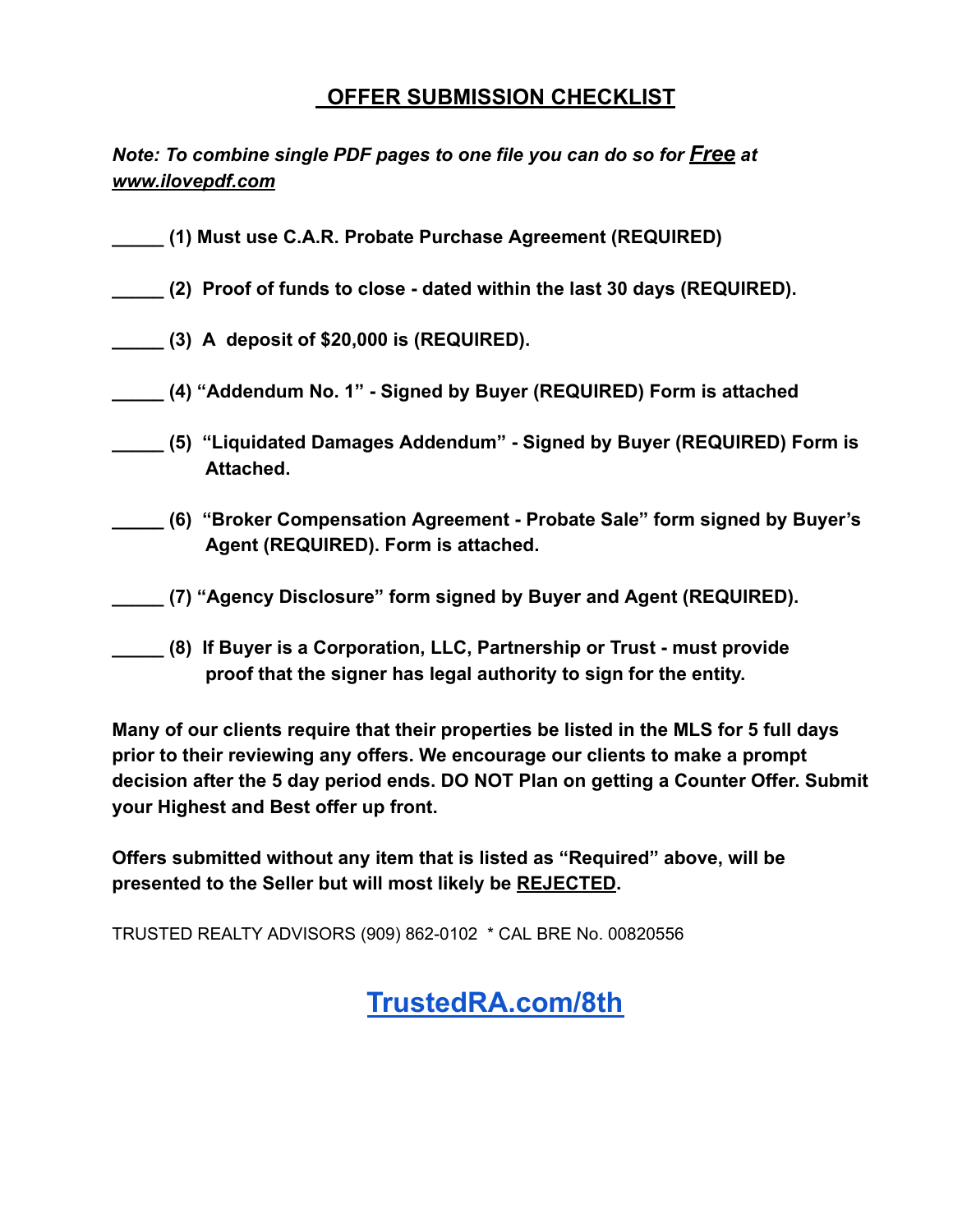# **ADDENDUM NO. 1**

**Addendum to: Probate Purchase Agreement And Joint Escrow Instructions, Between the signers hereto, and dated on or before the date hereof** 

**Property Address: 10469 8th Street, Rancho Cucamonga, CA 91730** 

**(1) In the event of a conflict between the wording of this Addendum and the Probate Purchase Agreement and Joint Escrow Instructions, this addendum shall apply . This Addendum significantly modifies the Probate Purchase Agreement, read this carefully.** 

### **INITIAL DEPOSIT**

**(2)** Buyers shall deposit the greater of **\$20,000** or the amount stated at paragraph 3A of the Probate Purchase Agreement as Buyer's initial deposit. Said deposit to be received by escrow holder no later than **2:00 PM on the next business** day after the day of acceptance. The initial deposit stated herein shall be deemed to be "the deposit actually paid" for Liquidated Damages purposes, regardless of who is holding said deposit, and regardless of whether the deposit instrument has been deposited.

### **SELLER CONTINGENCIES**

**(3)** All of the Seller Contingencies stated below exist for the benefit of the Seller exclusively . Removal or release of these contingencies must be in writing and signed by only the Seller. These contingencies shall remain in effect until removed or released by the Seller. In the event that the Seller cancels the sale to Buyer due to a Seller's contingency, Seller shall sign and deliver to escrow holder an authorization for the release of Buyer's deposit to Buyer less any fees or charges demanded by the escrow holder for Buyer's share of any services escrow holder has performed. This shall be the sole remedy available to Buyer.

**(4)** Sale is contingent upon the Seller being able to obtain either full or partial releases or discharges or other instruments that will allow the title insurer to insure title to Buyer with no exceptions to the title insurance policy for any Deed of Trust, city, county, state and federal tax liens, and civil judgements recorded against the Seller or any others that have previously held title to the property. Buyer is advised that city, state and federal tax liens are known to exist.

**BUYER INITIALS \_\_\_\_\_\_\_\_ \_\_\_\_\_\_\_\_ SELLER INITIALS \_\_\_\_\_\_\_\_ \_\_\_\_\_\_\_\_**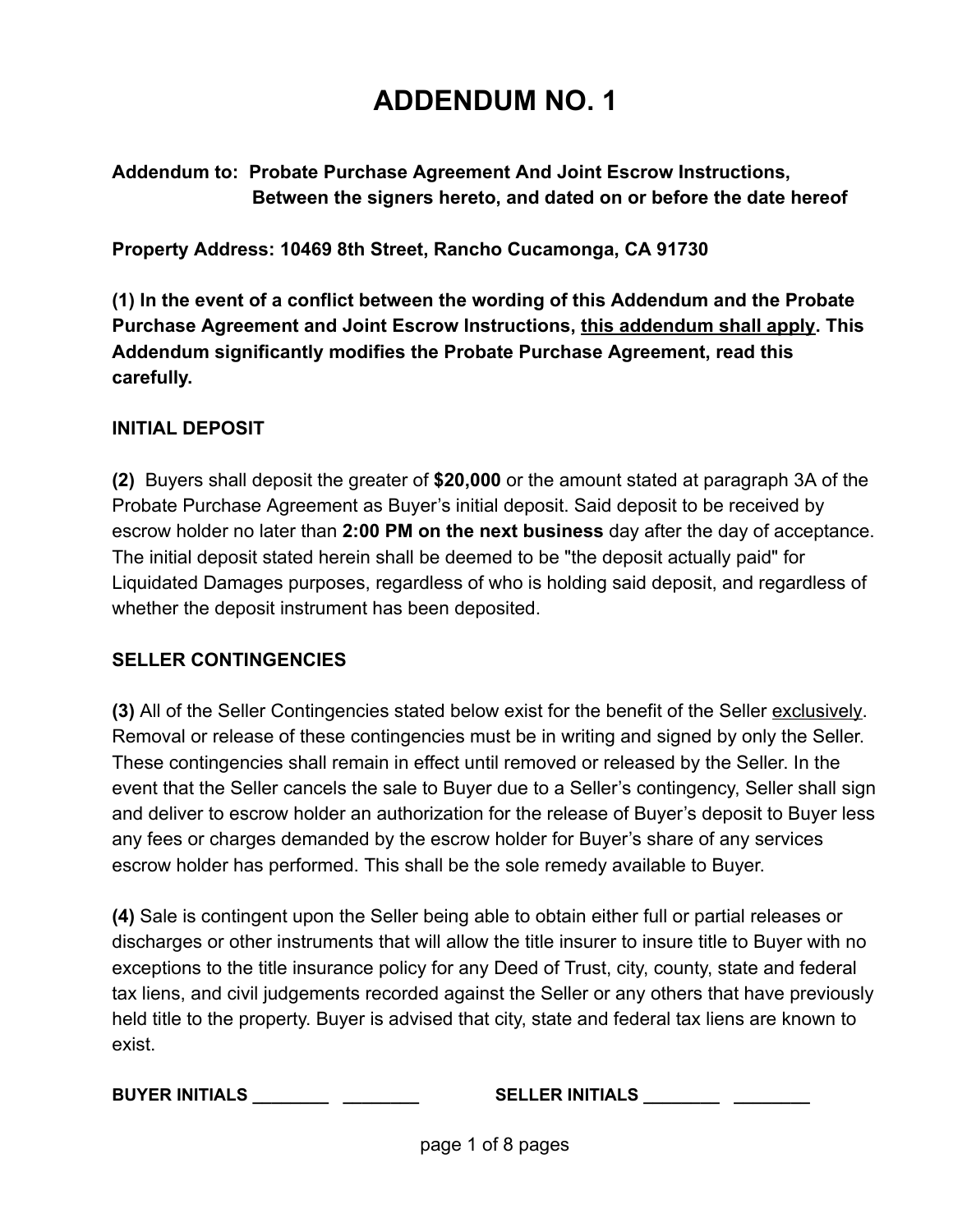### **SELLER CONTINGENCIES (continued)**

**(5)** Sale is contingent upon all of Seller's closing costs, including but not limited to amounts charged to the Seller to obtain reconveyances, releases, or discharges for any mortgages, liens, or judgements being paid from the purchase price without any additional funds being deposited into escrow holder's trust account by Seller.

**(6)** If required by the California Probate Code, Sale is contingent upon Seller obtaining an Order confirming Sale of Real Property from the Superior Court of California, County of San Bernardino. Refer to the section herein headed "Probate Proceedings" for more information about the probate process pertaining to the property sale that must be followed by the Seller.

**(7)** Sale is contingent upon there having been no modifications, deletions, or additions made to this Addendum No.1 and its attachments by the Buyer or Buyer's agent.

### **BUYER CONTINGENCIES**

**(8) Buyer has no inspection or due diligence rights, periods, or contingencies after acceptance** . Sale is **not** contingent upon Buyer's approval of condition or other matters affecting property after acceptance. Paragraphs 13B, 14A, 14B, 14C, 17B(1), 17B(2), 17B(3)and 17B(4) shall be deemed to have been removed from the Probate Purchase Agreement, and are no longer applicable. Buyer acknowledges that Buyer has had the opportunity to inspect the property, Review disclosures and perform Buyer's Investigations **prior to** signing this Addendum. By signing this Addendum, Buyer represents that Buyer has sufficient knowledge and funds to accept the risk associated with this purchase.

**(9)** Buyer has no Loan or Appraisal contingencies. Sale is not contingent upon the Buyer selling, closing escrow, or financing any other property owned or controlled by the Buyer.

**(10)** Buyer has no contingencies for the approval of this agreement by any other individuals, entities, directors, boards, or agencies either private or public. Anyone signing this agreement on behalf of the Buyer represents that they have full authority to sign on behalf of Buyer.

**BUYER INITIALS \_\_\_\_\_\_\_\_ \_\_\_\_\_\_\_\_ SELLER INITIALS \_\_\_\_\_\_\_\_ \_\_\_\_\_\_\_\_**

page 2 of 8 pages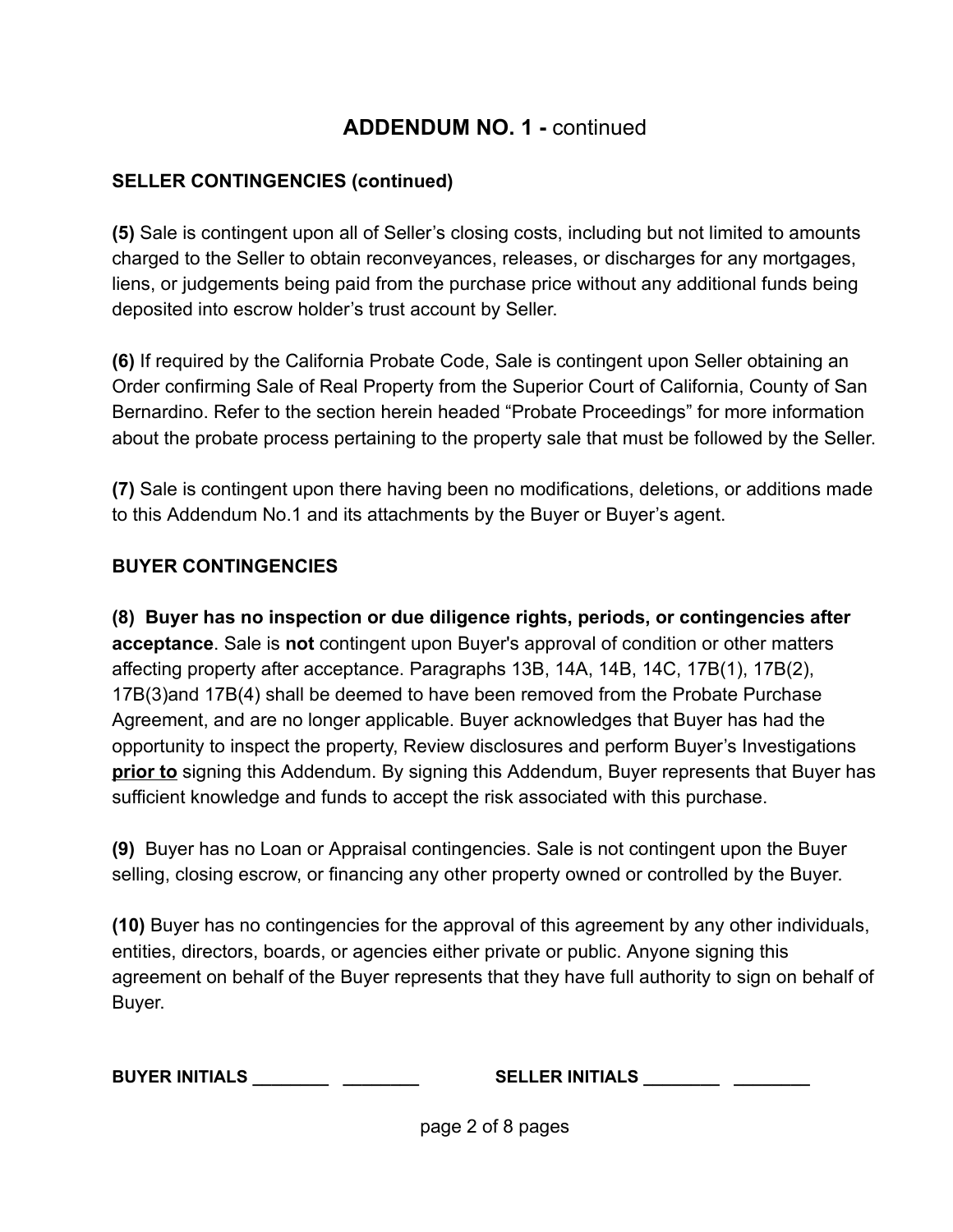### **BUYER CONTINGENCIES (continued)**

**(11)** Sale is contingent upon Buyer approving the Preliminary Title Report except items approved by Buyer in this paragraph. Preliminary title report number 0623-6074178, prepared by First American Title Company, with an effective date of May 05, 2020 at 7:30 AM., has been made available for Buyer to review at TrustedRA.com/8th. Buyer accepts and approves all items affecting title as shown in said report **except** exceptions to coverage numbers 2,8,11 and any additional items affecting Seller or the property that may be added prior to closing and that are not disclosed to the Buyer elsewhere in this Addendum or Its attachments. This contingency exists for the benefit of the Buyer exclusively . Removal or release of this contingency must be in writing and signed by only the Buyer. These contingencies shall remain in effect until removed or released by the Buyer. Seller shall have until the 120th day after acceptance to make efforts to cause the title insurer to remove any item disapproved from their preliminary title report. In the event that any disapproved item remains after the 120th day after acceptance, then Buyer shall have the right to cancel purchase of the property from the Seller. Seller shall sign an deliver to escrow holder an authorization for the release of Buyer's deposit to Buyer less any fees or charges demanded by the escrow holder for Buyer's share of any services the escrow holder has performed. Cancellation and receipt of return of deposited funds as stated above shall be the sole remedy available to Buyer.

### **REPAIRS, INSPECTIONS AND REPORTS**

**(12)** Seller will make no repairs or give the Buyer any credits in lieu of making repairs. Seller will not pay for or provide to Buyer any reports, inspections or certifications of any kind including for surveys, Phase I or Phase II Environmental Site Assessment, wood destroying pest (termites), Septic tank, if any, or any other kind. Seller will not pay or provide any C.L.U.E. reports aka: Comprehensive Loss Underwriting Exchange. Buyer may obtain any of these inspections and reports at Buyer's expense, however the sale is not contingent upon Buyer's approval of any inspections or reports obtained by Buyer after acceptance.

**BUYER INITIALS \_\_\_\_\_\_\_\_ \_\_\_\_\_\_\_\_ SELLER INITIALS \_\_\_\_\_\_\_\_ \_\_\_\_\_\_\_\_**

page 3 of 8 pages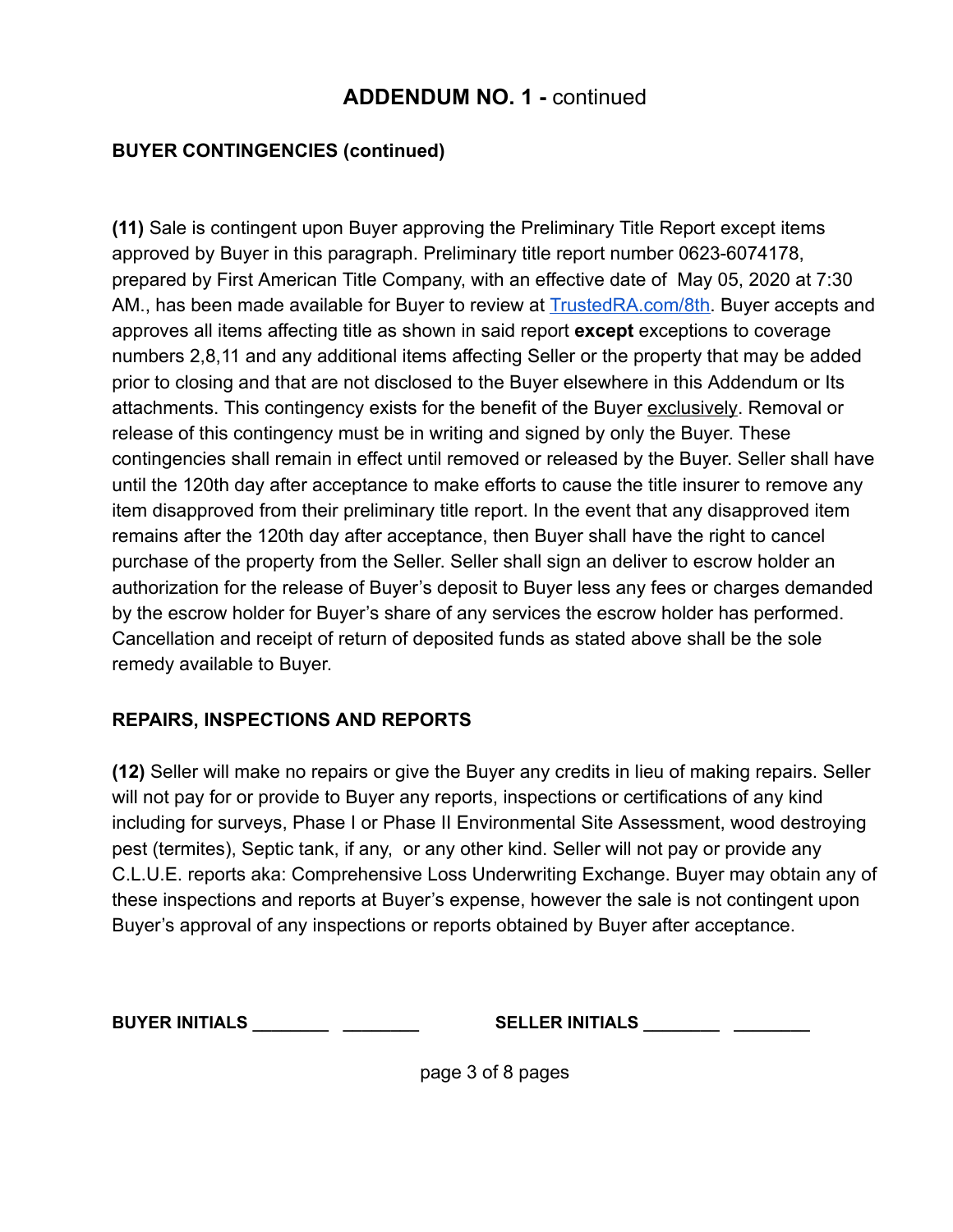### **BUYER DUTY TO VERIFY**

**(13)** Buyer acknowledges that except for any express warranties and representations contained in this addendum, Buyer is not relying on any written, oral, implied or other representations, statements or warranties by Seller or any agent of Seller or any real estate broker or salesperson. All previous written, oral, implied or other statements, representations, warranties or agreements, if any, are merged herein. Other than as specifically disclosed herein, Seller has not made, does not make, and expressly disclaims, any warranties, representations, covenants or guarantees, expressed or implied, or arising by operation of law, as to the merchantability, habitability, quantity, quality or environmental condition of the property or its suitability or fitness for any particular purpose or use. Buyer affirms that Buyer has (i) investigated and inspected the property to Buyer's satisfaction and is familiar and satisfied with the condition of the property and (ii) has made own determination as to (a) the merchantability, quantity, quality and condition of the property, including the presence of toxic or hazardous substances, materials, or wastes, or other actual and potential environmental contaminates, and (b) the property's suitability or fitness for any particular purpose or use. Buyer hereby accepts the property in its present condition on an "AS IS", "WHERE IS" and "WITH ALL FAULTS" (including without limitation environmental) basis and acknowledges that (i) without this acceptance, this sale would not be made, (ii) that the purchase price reflects the existing condition of the property, including the presence of environmental contamination, if any, thereon, and (iii) Seller shall be under no obligation whatsoever to undertake any repair, alteration, remediation or other work of any kind with respect to any portion of the property. Except as otherwise agreed to herein, Seller is hereby released by Buyer and Buyer's successors and assigns of and from any and all responsibility, liability, obligations, and claims, known or unknown, including (1) any obligation to take the property back or reduce the price, or (2) actions for contribution or indemnity, that Buyer or Buyer's successors and assigns may have against Seller or that may arise in the future, based in whole or in part, upon the presence of toxic or hazardous substances, materials, or wastes or other actual or potential environmental contaminates on, within or under the surface of the property. Buyer further acknowledges that the provisions of this paragraph have been fully explained to Buyer and that Buyer fully understands and accepts the same.

**(14)** Seller and Seller's Broker are unaware if prior demolitions and removal of foundation, structure(s), and private sewage disposal systems , if any ever existed, have been removed to the satisfaction of governing authorities. Buyer accepts all responsibility to verify to their satisfaction prior to signing this Addendum.

### **BUYER INITIALS \_\_\_\_\_\_\_\_ \_\_\_\_\_\_\_\_ SELLER INITIALS \_\_\_\_\_\_\_\_ \_\_\_\_\_\_\_\_** page 4 of 8 pages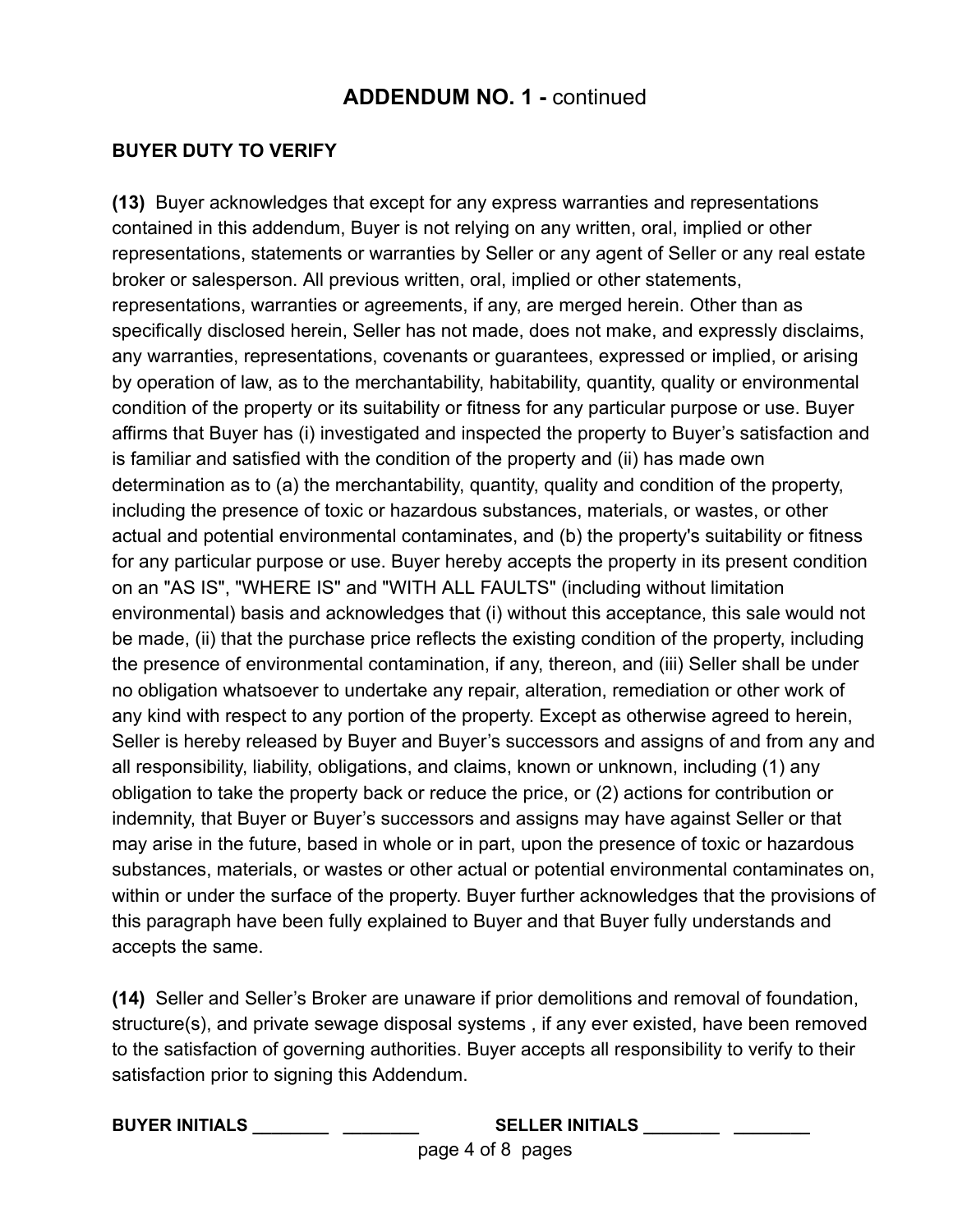### **PERSONAL PROPERTY TO REMAIN**

**(15)** Buyer acknowledges that a **substantial** amount of personal property and debris of unknown monetary value is present. Buyer accepts all responsibility, risk and expense for lawfully dealing with any and all personal property and debris remaining on or in the property, at the close of escrow. Seller shall have the right, but no obligation, to remove any items of personal property prior to the close of escrow.

### **ESCROW HOLDER**

**(16)** Escrow holder to be First American Title Company **Escrow No: 6074178** . Escrow officer shall be: **Cheryl Zanini at** 909-380-8776 . Seller reserves the right to change Escrow company and/or escrow officer to another company of Seller's choice.

### **ESCROW CLOSING DATE**

**(17)** Buyer agrees to close escrow within 7 calendar days after Buyer has been provided Seller's written removal of all of Seller's contingencies contained herein. Seller shall have up to 120 calendar days to provide Buyer with said written removal of all of Seller's contingencies. Any extension of the escrow period beyond 127 days must be agreed to in writing and signed by both Buyer and Seller.

### **ESCROW ALLOCATION OF CLOSING COSTS**

### **(18) Prorations - Allocated to Seller and Buyer:**

-Current year real property tax bill including all items billed on the tax bill. Seller shall be charged for the time period prior to the date of the close of escrow. Buyer shall be charged for the day of closing of escrow through the end of the billing period. If no bill is available for the current billing period, then the proration shall be based on the last available bill.

### **(19) Charges - Allocated to Seller**

-Real Estate Broker Commissions

-One half of base escrow fee

-Title Insurance Policy

-County Recorder Fees for recording affidavits, Court Orders, or Letters of Administratration. -payoff of existing mortgages, liens, and civil judgements, if any, including any related costs -payoff all defaulted property taxes

### **(20) Charges - Allocated to Buyer**

-One half of base escrow fee

-Documentary Transfer Tax

-County Recorder Fees except those allocated to Seller above

-All Other Costs To Close Escrow, If Any

### **BUYER INITIALS \_\_\_\_\_\_\_\_ \_\_\_\_\_\_\_\_ SELLER INITIALS \_\_\_\_\_\_\_\_ \_\_\_\_\_\_\_\_**

page 5 of 8 pages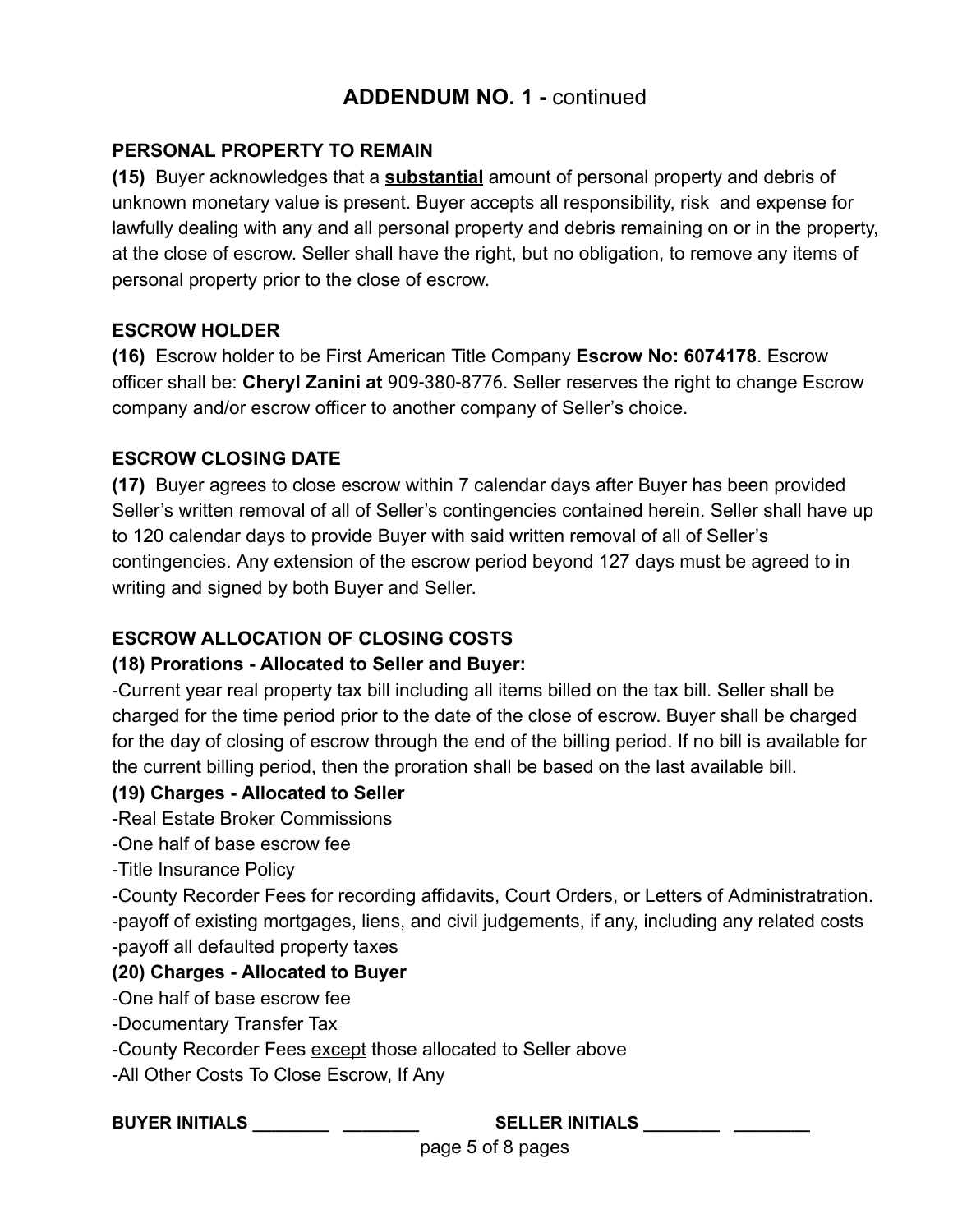### **TITLE INSURANCE**

**(21)** Title Insurance to be provided by First American Title Company in Redlands. Refer to paragraph 11 herein for Preliminary Title Report Contingency.

### **REPORTS, DISCLOSURES, ADVISORIES, AND BOOKLETS**

**(22)** Buyer acknowledges having been given the opportunity, prior to Buyer signing this Addendum to review, print, or download the items listed in paragraphs 23, 24, and 25 below. The items may be obtained at [TrustedRA.com/8th](http://trustedra.com/8th) .

**(23)** Natural Hazards, California Tax, and Environmental Screening Disclosure Report number 2660726, prepared by JCP-LGS Residential Property Disclosure Reports, dated 06/03/2020. Consisting of 43 pages. Buyer acknowledges receipt and hereby approves said report.

**(24)** Exempt Seller Disclosure, prepared by Seller, dated 04/04/2020. Consisting of 1 page. Buyer acknowledges receipt and hereby approves said disclosure.

**(25)** Buyer acknowledges that buyer has access to the internet. Buyer accepts electronic delivery of the booklet titled "Homeowner's Guide to Earthquake Safety & Environmental Hazards" -- a combination of "Residential Environmental Hazards: A Guide for Homeowners, Homebuyers, Landlords and Tenants, 2011" including toxic mold, "Protect Your Family From Lead In Your Home", "What is your Home Energy Rating (HERS)", and "The Homeowner's Guide to Earthquake Safety" including natural gas safety.

**(26)** Buyer shall sign and return all Seller's disclosures within **7 days after** Acceptance. Failure to sign disclosures does not void any buyer approvals contained in this addendum.

## **PROBATE PROCEEDINGS**

**(27)** The Estate of Wesley Clair, aka Wesley N. Clair, aka Wesley Norman Clair, is subject to probate proceedings in the Superior Court of California, County of San Bernardino, Case number PROPS 1900896. An Order Authorizing the Public Administrator of the County of San Bernardino, California to Collect And Sell The Property Of The Decedent has been granted.The Seller herein is: Estate of Wesley Clair, aka Wesley N. Clair, aka Wesley Norman Clair, decedent. In all documents pertaining to the sale of the subject property, the signer, Kevin Channer, is signing on behalf of the Public Administrator for the estate. No separate Representative Capacity Signature Disclosure will be signed by anyone signing on behalf of the Seller.

**BUYER INITIALS \_\_\_\_\_\_\_\_ \_\_\_\_\_\_\_\_ SELLER INITIALS \_\_\_\_\_\_\_\_ \_\_\_\_\_\_\_\_**

page 6 of 8 pages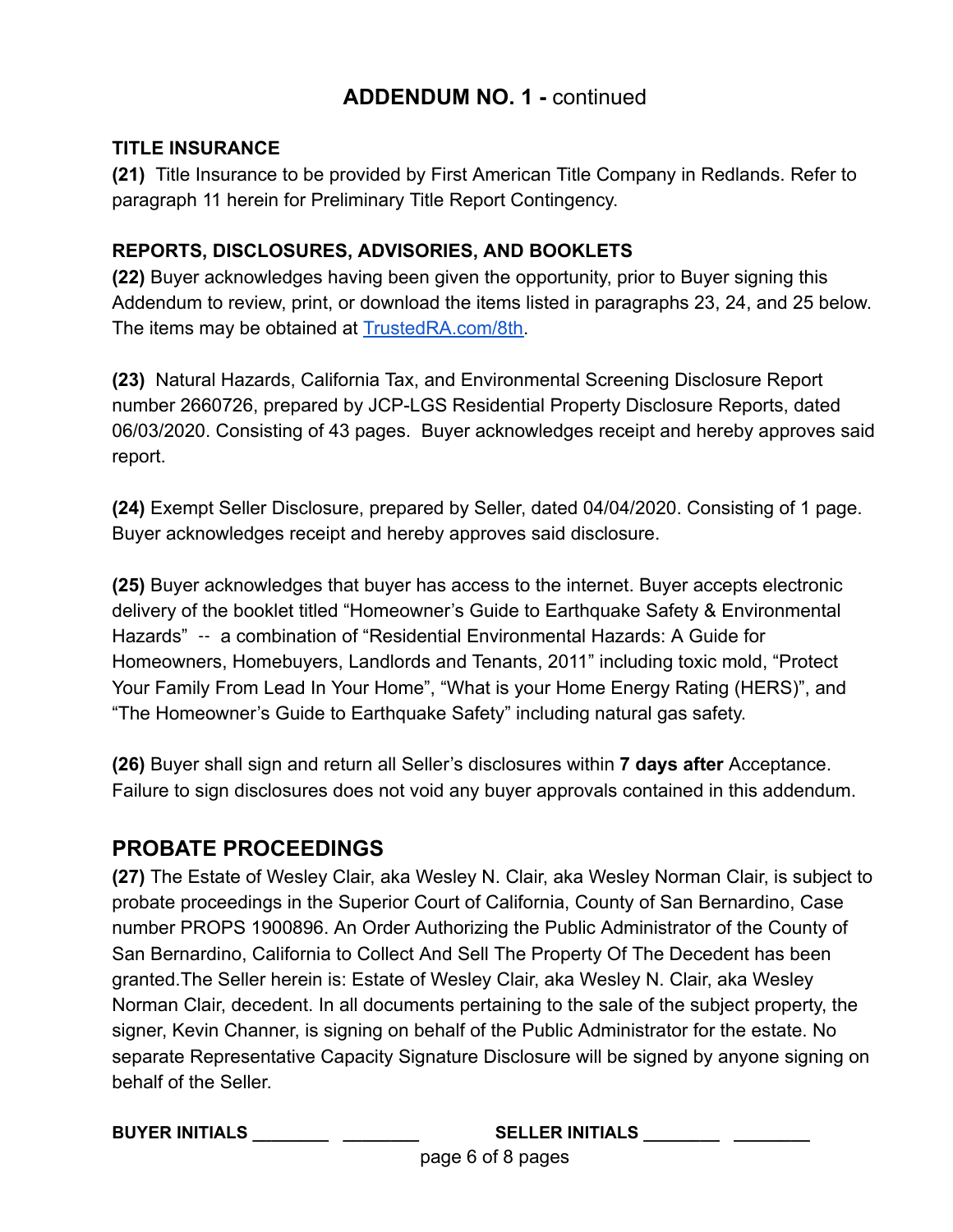## **PROBATE PROCEEDINGS (continued)**

There may be more than one individual signing on behalf of the Public Administrator throughout the transaction, each individual is signing with the authority granted to them by California Government Code Section 1194 and Sections 24100 through 24105.

**(28)** Seller intends to sell the property by using the Notice of Proposed Action procedure as provided for in the California Probate Code. If the Seller receives an objection to the Notice of Proposed Action, then the California Probate Code requires that the Seller obtain an Order confirming Sale of Real Property from the Superior Court of California, County of San Bernardino. A court hearing is required to obtain said Order. Competitive bidding is allowed at the Court Confirmation hearing. The minimum competitive overbid price shall be an amount equal to the accepted purchase price, plus five percent of that amount, and \$500. Buyer acknowledges that the Seller's broker may represent competing bidders other than or in addition to the Buyer at said hearing. By signing this Addendum Buyer consents to said representation by Seller's Broker.

### **OTHER PROVISIONS**

**(29)** Seller shall have the right to refuse to sign any document that is not specifically required by the Purchase Agreement, Federal, State or Local law. These documents shall include, but not limited to: Selling Office Disclosures, Addendums, Agreements and/or Advisories.

**(30)** Any addition or deletion of any Buyer, change of vesting, or assignment of Buyer's interest shall require Seller's written approval.

**(31)** If any provision of this Addendum or its Attachments is held to be illegal, invalid or unenforceable, then that provision shall cease to form part of the contract and shall not affect the remainder of the contract which shall remain in full force and effect.

**(32)** Except as required by California Probate Code, any notices to Buyer shall be delivered via email to Buyer's agent.

### **HEADINGS**

**(33)** The section headings contained in this Agreement are for reference purposes only and shall not affect the meaning or interpretation of this Agreement.

**BUYER INITIALS \_\_\_\_\_\_\_\_ \_\_\_\_\_\_\_\_ SELLER INITIALS \_\_\_\_\_\_\_\_ \_\_\_\_\_\_\_\_**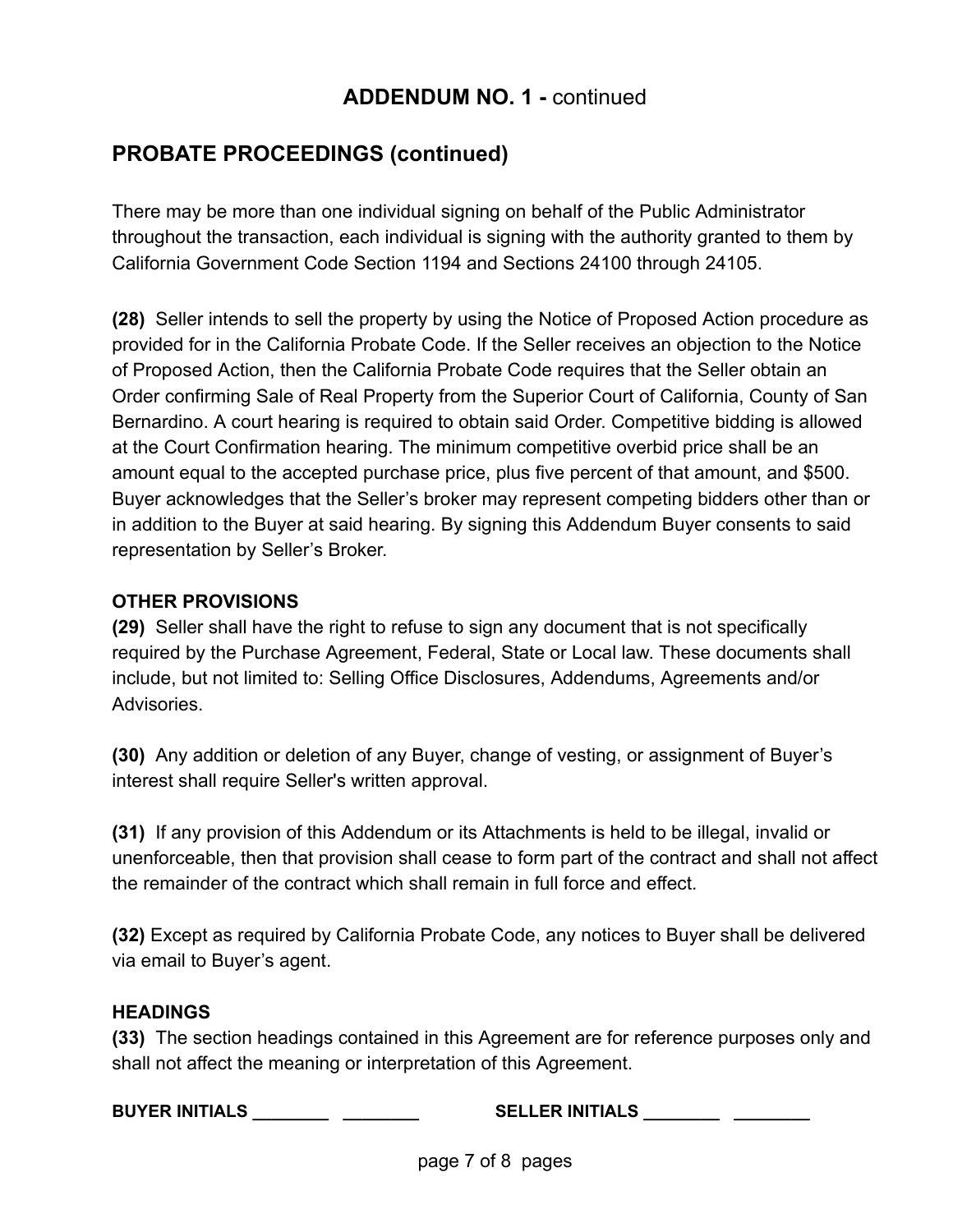### **EXPIRATION OF OFFER**

**(34)** Probate Purchase Agreement (C.A.R Form PPA paragraph 32) shall be deleted in its entirety. Buyer's offer shall remain in effect until withdrawn in writing by the buyer with C.A.R form (WOO) Withdrawal Of Offer and a copy of that form delivered to Trusted Realty Advisors via email to **TrustedRA@gmail.com.** A signed copy of the Purchase Agreement, if accepted, will be delivered by email to the buyer's agent. Buyer authorizes communication of acceptance to be delivered to the buyer's agent in this manner.

### **ATTACHMENTS, ADDENDUM, SUPPLEMENTS**

**(35)** The following are attached hereto and incorporated herein by reference:

**(A)** Liquidated Damages Addendum (consisting of 1 page)

The undersigned, acknowledge they have read, understand, agree to, and have received a copy of this Addendum.

| <b>Buyer Signature</b> | <b>Buyer's Name Printed</b> | Date Signed |
|------------------------|-----------------------------|-------------|
| <b>Buyer Signature</b> | <b>Buyer's Name Printed</b> | Date Signed |
| Seller Signature       | Date Signed                 |             |

**Kevin Channer, Supervising Deputy of Public Administrator for the Estate of**  Wesley Clair, aka Wesley N. Clair, aka Wesley Norman Clair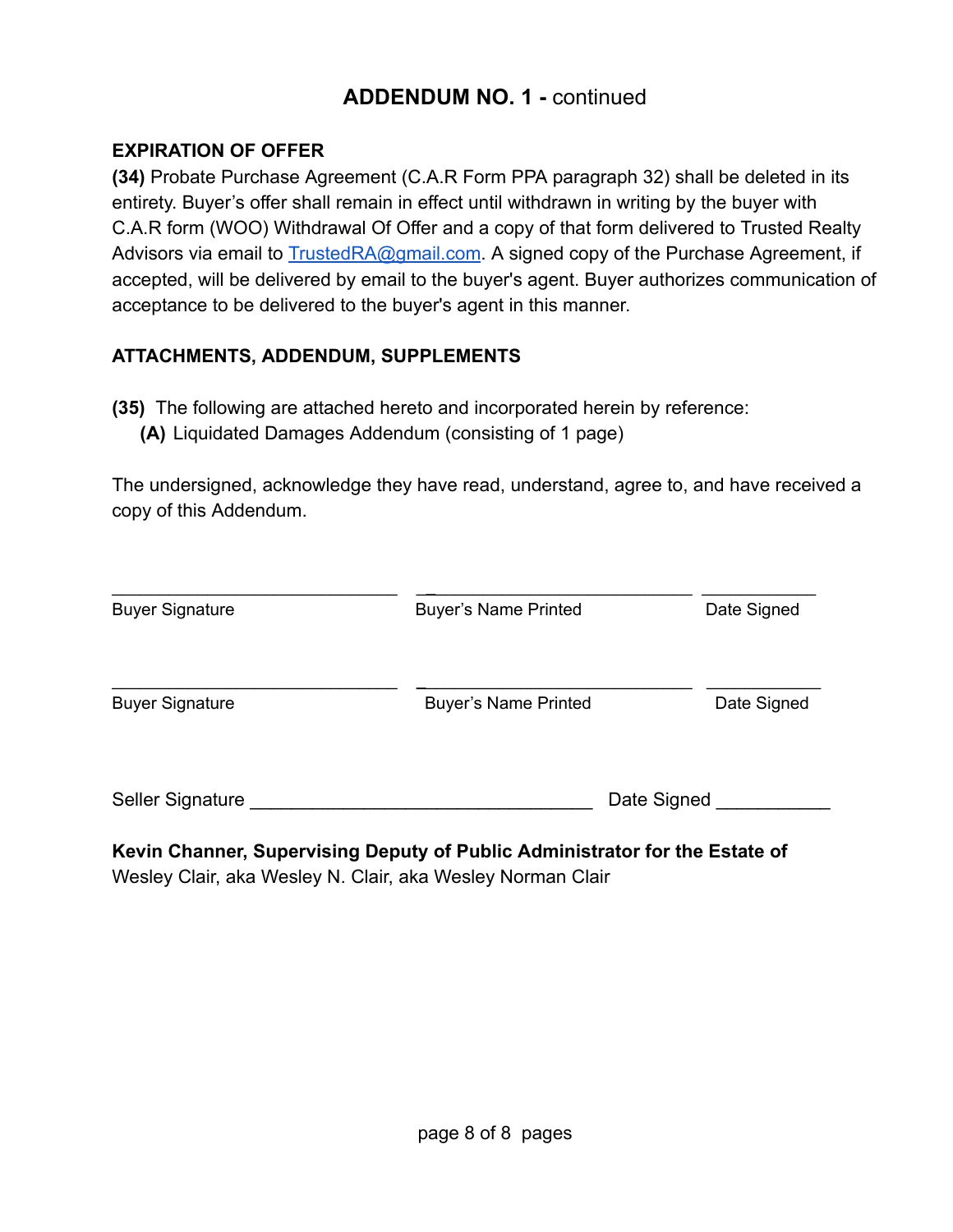## **LIQUIDATED DAMAGES ADDENDUM**

**Buyer(s):** \_\_\_\_\_\_\_\_\_\_\_\_\_\_\_\_\_\_\_\_\_\_\_\_\_\_\_\_\_\_\_\_\_\_\_\_\_\_\_\_\_\_\_\_\_\_\_\_\_\_\_\_\_\_\_\_\_\_\_\_\_\_\_

**Seller:** Kevin Channer, Supervising Deputy of Public Administrator for the Estate of Wesley Clair, aka Wesley N. Clair, aka Wesley Norman Clair

### **Property Address: 10469 8th Street, Rancho Cucamonga, CA 91730**

**The following Liquidated Damages Provision is hereby incorporated into and made a part of the Probate Purchase Agreement and Joint Escrow Instructions.** 

**If Buyer fails to complete this purchase because of Buyer's default, Seller shall retain, as liquidated damages, the deposit actually paid. If the Property is a dwelling with no more than four units, one of which Buyer intends to occupy as the buyer's principal residence, then the amount retained shall be no more than 3% of the purchase price. Any excess shall be returned to Buyer. Release of funds will require mutual, Signed release instructions from both Buyer and Seller, judicial decision or arbitration award.** 

**Should it become necessary pursuant to the provisions of the California Probate Code to obtain Superior Court Confirmation of this sale, upon confirmation by the Court the provisions of the Liquidated Damages Addendum shall no longer apply, and the provisions of California Probate Code shall apply. In the event of a default by the Buyer after Court Confirmation, Buyer is advised that damages owed to the Seller will be determined by the Court, and may exceed the deposit amount.** 

**The undersigned have read and acknowledge receipt of a copy of this Liquidated Damages Addendum.** 

|         | Date: <u>_______________</u>                                                                                                              |  |
|---------|-------------------------------------------------------------------------------------------------------------------------------------------|--|
|         | Date:                                                                                                                                     |  |
| Seller: | Date:                                                                                                                                     |  |
|         | Kevin Channer, Supervising Deputy of Public Administrator for the Estate of<br>Wesley Clair, aka Wesley N. Clair, aka Wesley Norman Clair |  |

**(Page 1 of 1 page)**